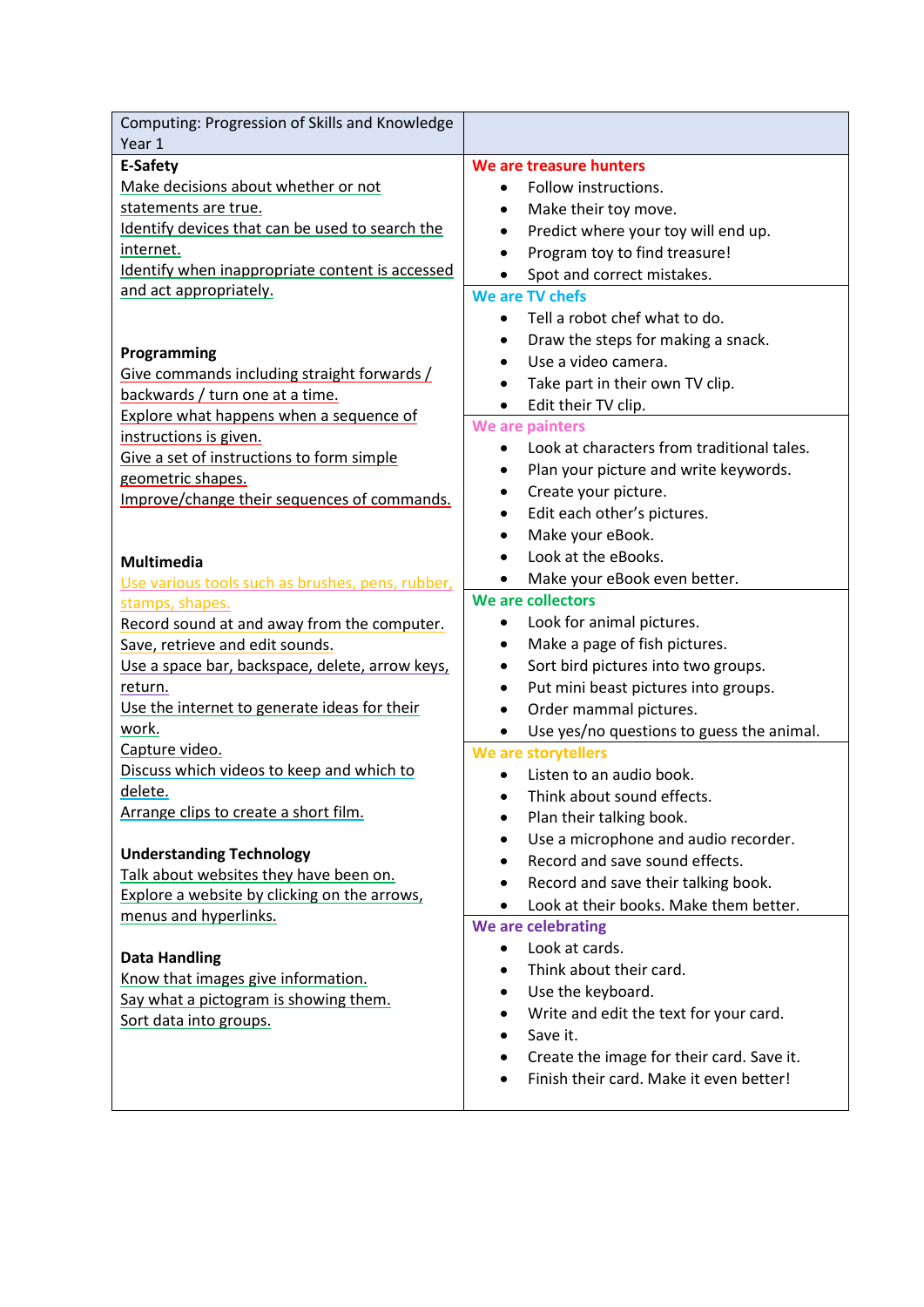| Computing: Progression of Skills and Knowledge<br>Year <sub>2</sub>                                                                                                                                                                                                                                                                                                                                                                                                                           |                                                                                                                                                                                                                                                                                                                                                                                                                                                                                                                                                |
|-----------------------------------------------------------------------------------------------------------------------------------------------------------------------------------------------------------------------------------------------------------------------------------------------------------------------------------------------------------------------------------------------------------------------------------------------------------------------------------------------|------------------------------------------------------------------------------------------------------------------------------------------------------------------------------------------------------------------------------------------------------------------------------------------------------------------------------------------------------------------------------------------------------------------------------------------------------------------------------------------------------------------------------------------------|
| E-Safety                                                                                                                                                                                                                                                                                                                                                                                                                                                                                      | We are astronauts                                                                                                                                                                                                                                                                                                                                                                                                                                                                                                                              |
| Recognise that a variety of devices can be used to<br>connect a number of people.<br>Identify what things count as personal information.<br>Identify when inappropriate content is accessed and<br>act appropriately.<br>Consider other people's feelings on the internet.<br>Programming<br>Explore what happens when a sequence of<br>instructions is given.<br>Give a set of simple instructions to follow out a task.<br>Improve/change their sequences of commands.<br><b>Multimedia</b> | Plan instructions and try them out.<br>٠<br>Work out how to get from the Earth<br>٠<br>to the Moon - and then on to Mars!<br>$\bullet$<br>Work with Scratch.<br>$\bullet$<br>Use Scratch to program their spaceship.<br>٠<br>Write a program in Scratch.<br>$\bullet$<br>Debug it.<br>٠<br>Move their sprite from the Earth to the<br>٠<br>Moon - and then on to Mars!<br>$\bullet$<br>We are games testers<br>Find out how a variety of games work.<br>$\bullet$<br>Look at complex games.<br>$\bullet$<br>Work out the rules in each other's |
| Save, retrieve and print work.                                                                                                                                                                                                                                                                                                                                                                                                                                                                | games.                                                                                                                                                                                                                                                                                                                                                                                                                                                                                                                                         |
| Start to use two hands when typing.<br>Use the internet to generate ideas for their work.<br>Word process short texts to present.<br>Choose a suitable subject and collect some<br>information.<br>Create a mind map of this data.<br>Present the information to a group.                                                                                                                                                                                                                     | We are researchers<br>Write questions in a mind map.<br>$\bullet$<br>Add information to their mind map.<br>٠<br>Use Google to search for information.<br>$\bullet$<br>Use other search engines and Simple<br>$\bullet$<br>Wikipedia to search for information.<br>٠<br>Create a presentation.<br>Give a presentation to the class.                                                                                                                                                                                                             |
| <b>Understanding Technology</b>                                                                                                                                                                                                                                                                                                                                                                                                                                                               | We are photographers                                                                                                                                                                                                                                                                                                                                                                                                                                                                                                                           |
| Recognise an email address.<br>Find the @ key on the internet.<br>Contribute to a class email.<br>Open and select to reply to an email as a class.<br><b>Data Handling</b><br>Sort objects and pictures into lists or simple tables.                                                                                                                                                                                                                                                          | Look at photos and talk about what<br>$\bullet$<br>makes a good photo.<br>Learn about a camera.<br>$\bullet$<br>Take photos on your chosen theme.<br>Use Picasa to organise photos.<br>$\bullet$<br>Edit photos.<br>$\bullet$<br>Pick their best photos for the portfolio.                                                                                                                                                                                                                                                                     |
| Make a simple Y/N tree diagram to sort information.<br>Create a branching database.                                                                                                                                                                                                                                                                                                                                                                                                           | We are detectives<br>Read and reply to an email.<br>٠<br>Work with email attachments.<br>$\bullet$<br>Write and send an email.<br>$\bullet$<br>Organise the fact file records.<br>Set out your evidence in a class email.<br>Review what you have learned about<br>email safety.<br>We are zoologists<br>Hunt for bugs and record what they<br>$\bullet$<br>find.<br>Edit and organise bug photos.<br>٠<br>Use bug data to create a chart.<br>$\bullet$<br>Add bug information using maps.<br>Present results and discuss them.                |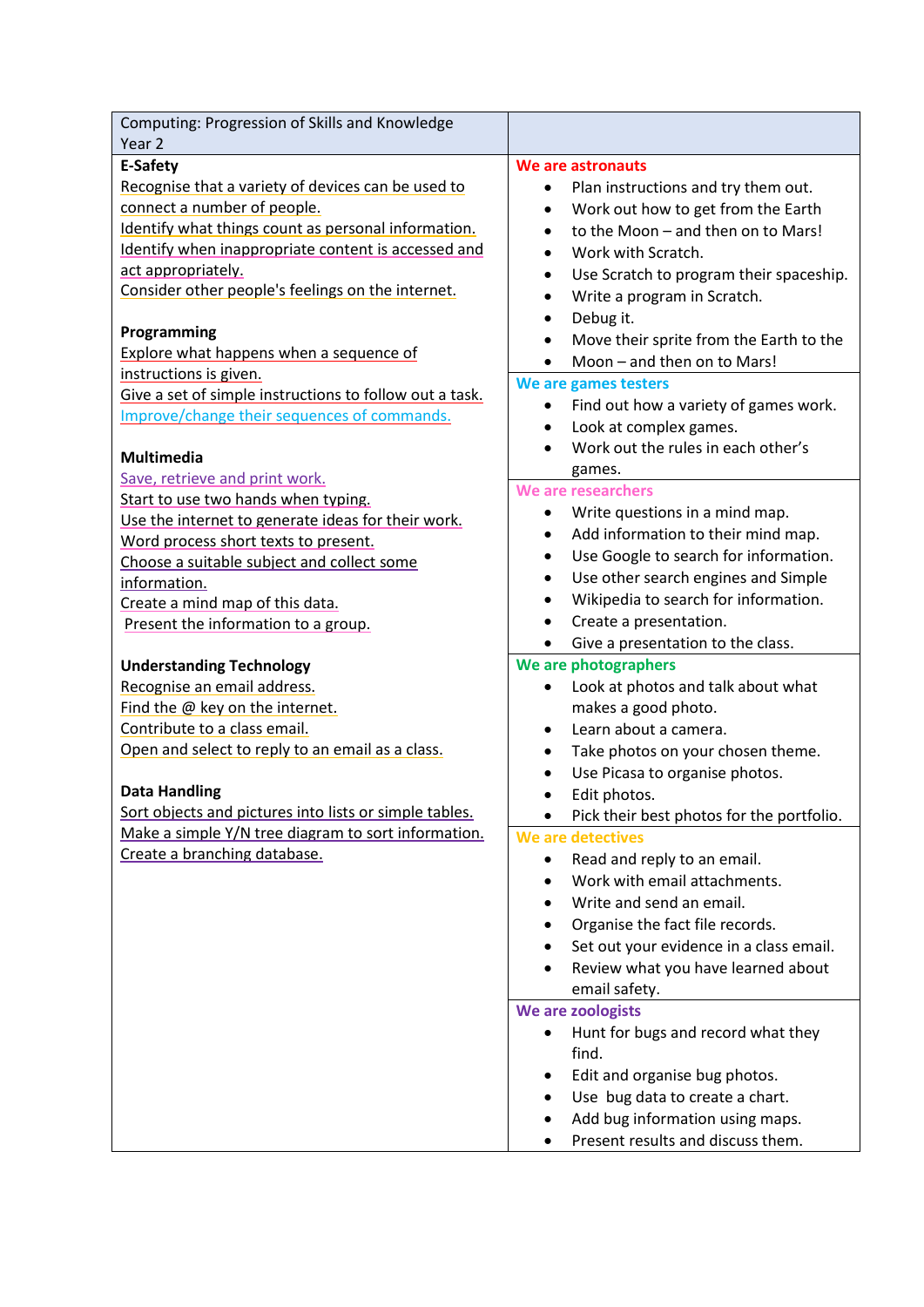| Computing: Progression of Skills and Knowledge<br>Year <sub>3</sub>         |                                                        |
|-----------------------------------------------------------------------------|--------------------------------------------------------|
| E-Safety                                                                    | We are programmers                                     |
| Make judgements in order to stay safe, whilst                               | Find out about animations.                             |
| communicating with others online.                                           | Create a storyboard.<br>٠                              |
| Identify what things count as personal                                      | Create characters and a background.<br>$\bullet$       |
| information.                                                                | Animate the characters.                                |
| Recognise social networking sites and social                                | Add sounds to your animation.<br>٠                     |
| networking features built into other things (such                           | Watch your animation and think about ways              |
| as online games and handheld games consoles).                               | to improve.                                            |
| Tell and adult if anything worries them online.                             | We are presenters                                      |
|                                                                             | Find out how a TV programme is made.<br>$\bullet$      |
| Programming                                                                 | Practise using a video camera.                         |
| Navigate the Scratch programming environment.                               | Shoot their video files.                               |
| Create a background and a sprite for a game.                                | Edit their video files.<br>$\bullet$                   |
| Add inputs to control their sprite.                                         | Get feedback on their video.<br>$\bullet$              |
|                                                                             | Make changes to their video.<br>٠                      |
| <b>Multimedia</b>                                                           | Think about what went well and what they               |
| Capture video for a purpose.                                                | would do differently next time.                        |
| Choose which clips to keep and which to discard.                            | We are bug fixers                                      |
| Trim and arrange clips to convey meaning.                                   | Find and correct the bugs in a variety of<br>$\bullet$ |
| Add titles, credits, slide transitions, special                             | programs.                                              |
| effects.                                                                    | Think of ways to improve a variety of                  |
| Get quicker at typing with both hands.                                      | programs.                                              |
| Align text left, right and centre.                                          | We are network engineers                               |
| Create a title slide and choose a style.<br>Change the layout of the slide. | Find out how computers are connected in                |
| Insert a picture/text/graph from the internet or                            | school.                                                |
| personal files.                                                             | Find out how data is passed across networks.<br>٠      |
| Decide upon and use effective transitions.                                  | Test computer connections by 'pinging'.<br>٠           |
|                                                                             | Find out the route that packets of data take.<br>٠     |
| <b>Understanding Technology</b>                                             | Look up IP addresses.<br>$\bullet$                     |
| Log into an email account, open, create and send                            | Create a poster on data safety.                        |
| an email.                                                                   | We are communicators                                   |
| Attach files to an email.                                                   | Write an email to another class.                       |
| Download and save files from an email.                                      | Learn how email works.                                 |
| Email more than one person and reply to all.                                | Find out how to use email safely.                      |
| Type in a url to find a website.                                            | Create a presentation.<br>$\bullet$                    |
| Add websites to a favourites list.                                          | Email it to their partner.<br>٠                        |
| Add websites to a favourites list.                                          | Edit your presentation with a partner.<br>٠            |
|                                                                             | Share your presentation in a video<br>$\bullet$        |
| <b>Data Handling</b>                                                        | conference.                                            |
| Choose information to put into a data table.                                |                                                        |
| Design a questionnaire to collect information.                              | We are opinion pollsters                               |
| Sort and organise information to use in other                               | Decide on the topic for a survey.<br>$\bullet$         |
| ways.                                                                       | Write questions for a survey.<br>٠                     |
| Create and search a branching database.                                     | Create a survey.                                       |
|                                                                             | Collect data.                                          |
|                                                                             | Use your data to create charts and graphs.             |
|                                                                             | Present the results of your survey.<br>٠               |
|                                                                             |                                                        |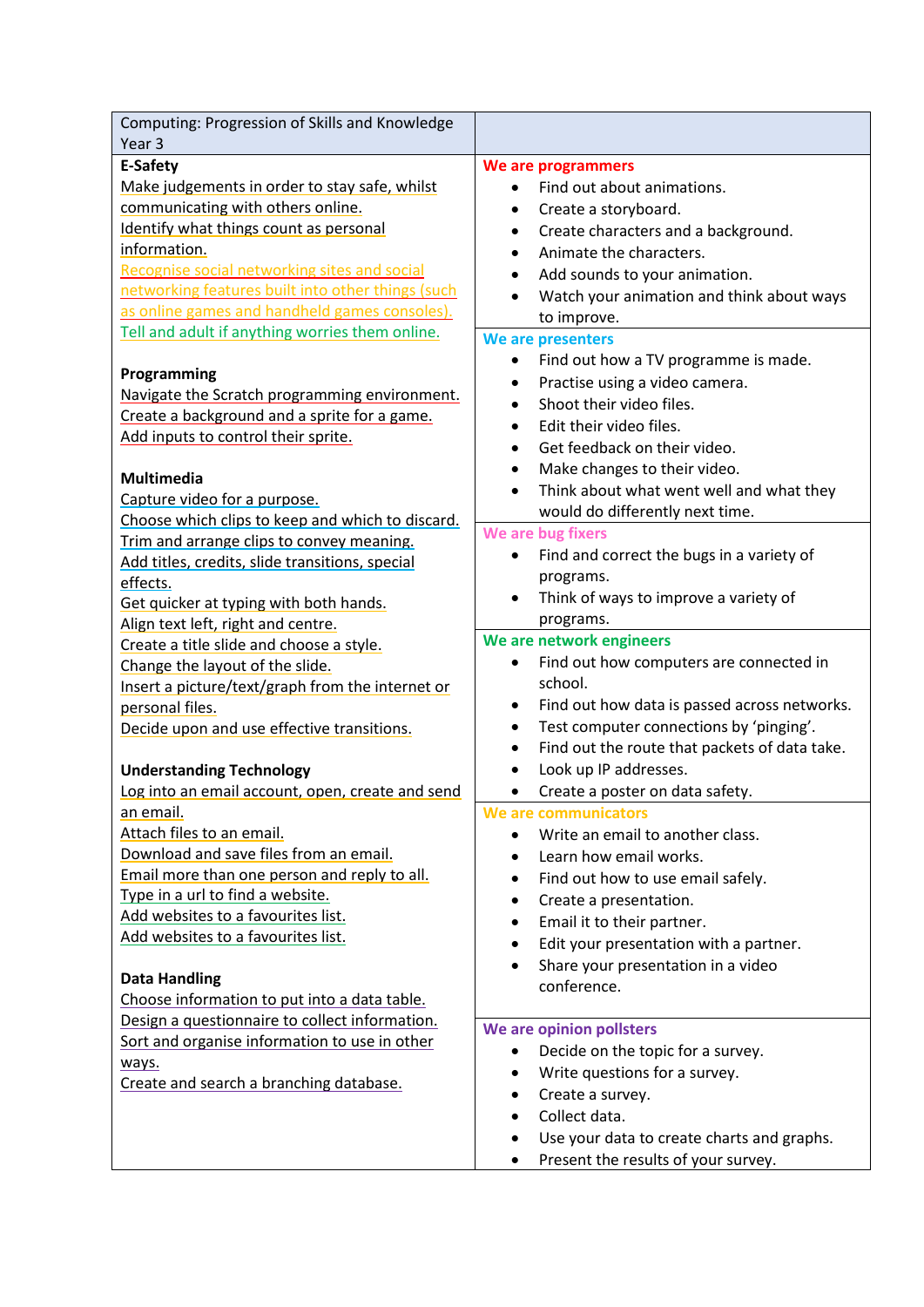| Computing: Progression of Skills and Knowledge                                                                                                                                                                                                                                                                                                                                                                      |                                                                                                                                                                                                                                                                                                                                                  |
|---------------------------------------------------------------------------------------------------------------------------------------------------------------------------------------------------------------------------------------------------------------------------------------------------------------------------------------------------------------------------------------------------------------------|--------------------------------------------------------------------------------------------------------------------------------------------------------------------------------------------------------------------------------------------------------------------------------------------------------------------------------------------------|
| Year 4<br>E-Safety<br>Question the 'validity' of what they see on the<br>internet.<br>Use a browser address bar not just search box and<br>shortcuts.<br>Identify dangers when presented with scenarios,<br>social networking profiles etc.<br>Articulate examples of good and bad behaviour<br>online.<br>Programming                                                                                              | We are software developers<br>Plan an educational game.<br>٠<br>Program a game.<br>Add repetition to the game.<br>Add a way of keeping score.<br>Add some graphics and sound.<br>Add in different levels.<br>Test and review each other's games.<br>٠<br>We are musicians<br>Create music with Isle of Tune.<br>Record sound samples.            |
| Create a background and a sprite for a game.<br>Add inputs to control their sprite.<br>Use conditional statements within the programme to<br>control the sprite (ifthen)<br>Design their own game including sprites, backgrounds,<br>scoring and/or timers.                                                                                                                                                         | Use samples to create a piece of music.<br>$\bullet$<br>Edit their composition.<br>$\bullet$<br>Share their music with an audience.<br>We are authors<br>Plan the content for an E-Safety book<br>٠<br>Mind map key issues                                                                                                                       |
| <b>Multimedia</b><br>Acquire, store and combine images from cameras,<br>iPads or the internet for a purpose.<br>Use the print screen or snip function to capture an<br>image.<br>Edit pictures using a range of tools in a graphics<br>programme.<br>Create a new book aimed at a target audience.<br>Combine text, images and sound on each page.<br>Add information about the author and title for<br>publishing. | Create a storyboard.<br>Create images from a range of sources<br>Record sounds.<br>Edit their story<br>٠<br>Discuss what went well and what they<br>could improve next time.<br>We are toy designers<br>Find out about inputs and outputs.<br>٠<br>Plan their toy.<br>Design a toy in Scratch.<br>$\bullet$<br>Program a toy simulation.         |
| Use a variety of font sizes, styles and colours.<br><b>Understanding Technology</b><br>Navigate to view a blog.<br>Understand that it can be updated from a range of<br>devices.<br>Comment on what should be on a class blog.<br>Talk about the reliability of information on the<br>internet, e.g. the difference between fact and opinion.<br><b>Data Handling</b>                                               | Test and improve their toy simulation.<br>Present their toy idea.<br>$\bullet$<br>We are meteorologist<br>Find out about ways of measuring<br>weather.<br>Record the weather at school.<br>Look at the weather data.<br>Start to predict the weather.<br>$\bullet$<br>Prepare your own weather forecast.<br>Present a TV-style weather forecast. |
| Recognise which information is suitable for their topic.<br>Create a database from information collected.                                                                                                                                                                                                                                                                                                           | We are HTML editors<br>Learn about the web.<br>$\bullet$<br>Edit HTML in web pages.<br>Learn how to use HTML tags.<br>Remix HTML code.<br>Contribute to a class blog.<br>Make changes to their web page and<br>$\bullet$<br>share it with others.                                                                                                |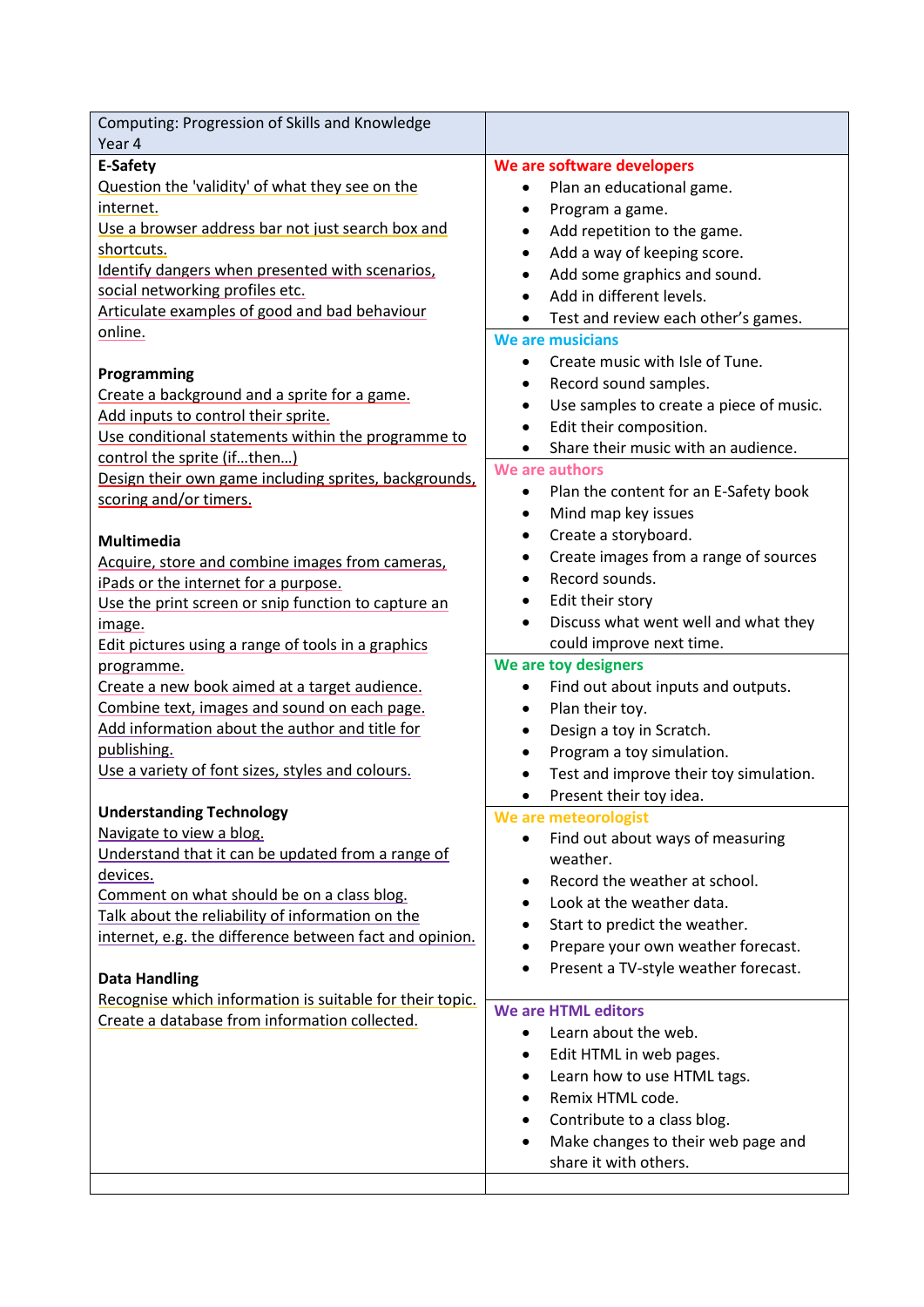| Computing: Progression of Skills and Knowledge                 |                                                         |
|----------------------------------------------------------------|---------------------------------------------------------|
| Year 5                                                         |                                                         |
| E-Safety                                                       | We are game developers                                  |
| Judge what sort of privacy settings might be relevant to       | Think about and plan the type of game<br>$\bullet$      |
| reducing different risks.                                      | they want to develop.                                   |
| Be a good online citizen and friend.                           | Create backgrounds and sprites, and                     |
| Make judgements in order to stay safe, whilst                  | record sound effects, dialogue (and                     |
| communicating with others online.                              | possibly backing music)                                 |
| Use different sources to double check information found        | Start programming the game.                             |
| online.                                                        | Correct the problems (bugs) in their                    |
| Find 'report' and 'flag' buttons in commonly used sites and    | game.                                                   |
| names sources of help (childline etc)                          | Test the game and receive feedback on it.               |
| Discuss scenarios involving online risk.                       | We are cryptographers                                   |
| State the source of information found on the internet.         | Send and receive messages in                            |
|                                                                | semaphore.                                              |
| Programming                                                    | Learn about - and use - Morse code.<br>$\bullet$        |
| Use external triggers and infinite loops to control sprites.   | Create secret messages and crack codes.                 |
| Use conditional statements.                                    | Find out the importance of having a                     |
| Design their own game including sprites, backgrounds,          | secure password.                                        |
| scoring and/or timers.                                         | Learn how to stay safe on the web.                      |
| The games finish when the player wins or losses and they       | We are artists                                          |
| must know they have won or lost.                               | $\bullet$                                               |
| Evaluate the effectiveness of the game and debug as            | Create simple tessellations using<br>Inkscape.          |
| required.                                                      |                                                         |
|                                                                | Make more complex tessellations.<br>$\bullet$           |
| <b>Multimedia</b>                                              | Use Scratch to create Islamic-style art.<br>$\bullet$   |
| Use to create a 3D representation of an existing building.     | Use Inkscape to create art in the style of<br>$\bullet$ |
| Use the tools available to design their own fit for purpose    | Bridget Riley.<br>We are web developers                 |
| building.                                                      |                                                         |
| Change the style, colour and texture of the walls.             | Collect information regarding E-safety<br>$\bullet$     |
| Change the viewpoint angle while designing the building to     | Creating a website about cyber safety                   |
| gain insight to its look from a variety of angles.             | Learn how Search works.<br>$\bullet$                    |
| Collect audio from a variety of resources including own        | Use Wikipedia to find information.                      |
| recordings and internet clips.                                 | Start work on a class wiki.                             |
|                                                                | Edit each other's wiki pages.                           |
| <b>Understanding Technology</b>                                | We are bloggers                                         |
| Register for a blog, select a URL and navigate to their blog   | Sharing experiences and opinions                        |
| once it is created.                                            | Find out what makes a good blog.                        |
| After the theme and appearance of their blog, adding           | Write a blog post.<br>$\bullet$                         |
| background images etc.                                         | Comment on one another's blog posts.                    |
| Create a new post, save it as a draft and publish it.          | Add images to a blog post.                              |
| Embed photos, hyperlinks and videos into posts.                | Insert audio or video to a blog post.<br>$\bullet$      |
| Reorganise posts and remove posts they no longer want.         | We are architects - Creating a virtual space            |
| Understand websites such as Wikipedia are made by users        | Explore art galleries.                                  |
| (link to e-safety).                                            | Create a sculpture using SketchUp.<br>$\bullet$         |
|                                                                | Start work on your virtual gallery.                     |
| <b>Data Handling</b>                                           | Add furniture to your gallery.                          |
| Create data collection forms and enter data accurately         | Put your artwork into your gallery.<br>$\bullet$        |
| from these.<br>Know how to check for and spot inaccurate data. | Create a virtual tour of your gallery.                  |
|                                                                |                                                         |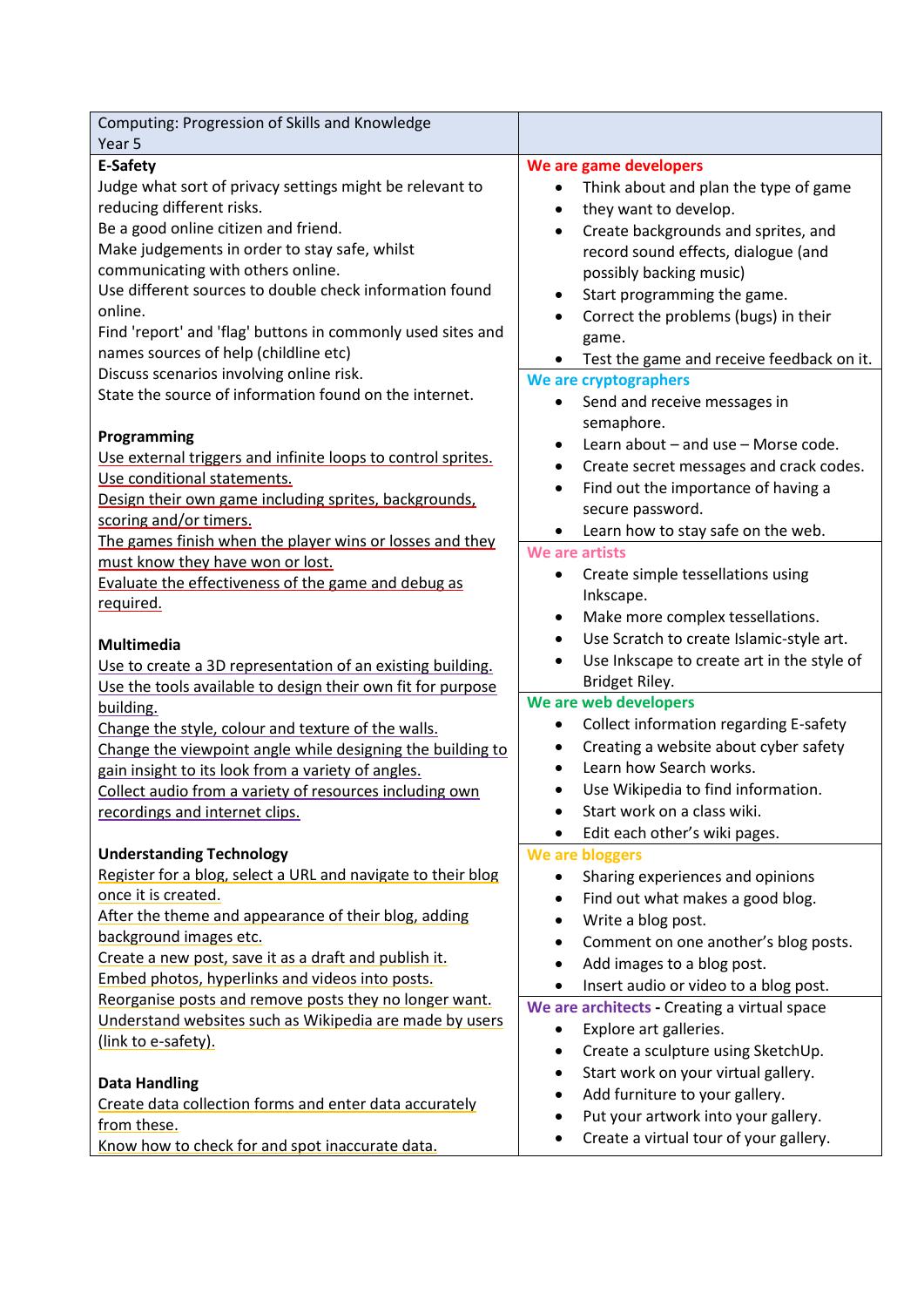| Computing: Progression of Skills and Knowledge                |                                                               |
|---------------------------------------------------------------|---------------------------------------------------------------|
| Year <sub>6</sub>                                             |                                                               |
| E-Safety                                                      | We are movie makers                                           |
| Judge when and when not to answer a question online.          | Use logical reasoning to solve a challenging<br>$\bullet$     |
| Articulate what constitutes good behaviour online.            | code.                                                         |
| Use different sources to double check information found       | Research, create and present a presentation<br>$\bullet$      |
| online.                                                       | about Alan Turing                                             |
| Discuss scenarios involving online risk.                      | Create a storyboard<br>٠                                      |
| Act as a role model for younger pupils. - ALL                 | Create the props, set and scripts for a movie<br>٠            |
| Programming                                                   | Use video software and equipment to create a<br>$\bullet$     |
| Create and edit variables.                                    | movie about code cracking                                     |
| Use conditional statements, loops, variables and broadcast    | Edit and publish their movie<br>٠                             |
| messages in the game.                                         | We are programmers                                            |
| Evaluate the effectiveness of the game and debug as           | Create appropriate animations for a story                     |
| required.                                                     | scene                                                         |
|                                                               | Broadcast a message to structure and control<br>$\bullet$     |
| Multimedia                                                    | the timing of events.                                         |
| Plan a multi-scene animation including characters, scenes,    | Use the 'show' and 'hide' blocks to control                   |
| camera angles and special effects.                            | when objects need to be visible.                              |
| Use stop-go animation software with an external camera to     | Add voice sounds to enhance an animated                       |
| shoot animation frames.                                       |                                                               |
| Adjust the number of photographs taken and the playback       | story.<br>Add interactive user features to a scene or         |
| rate to improve the quality of the animation.                 |                                                               |
| Publish their animation and use a movie editing package to    | story.                                                        |
| edit/refine and add titles.                                   | We are presenters                                             |
| Work independently to create a multi-slide presentations      | Use a range of sources to research the topic,                 |
| that includes speaker's notes.                                | discussing their reliability                                  |
| Include sounds and moving graphics in the slides.             | Create hyperlinks with their presentation and<br>$\bullet$    |
| Collect audio from a variety of resources including own       | to outside links.                                             |
| recordings and internet clips.                                | Add a range of animations and sounds<br>٠                     |
| Present to a large group or class using the notes mode.       | Download media, edit it and insert it into their<br>$\bullet$ |
| Create a multi-track recording using effects.                 | presentation                                                  |
| Edit and refine their work to improve outcomes.               | Add notes for others to use,                                  |
|                                                               | We are analysers                                              |
| <b>Understanding Technology</b>                               | Enter labels and numbers into a spreadsheet<br>$\bullet$      |
| Use advance search functions on Google.                       | Use formulas                                                  |
| Use strategies to check the reliability of information (cross | Order and present data based on calculations<br>٠             |
| check with other sources such as books).                      | Add, edit and calculate data<br>٠                             |
| Use their knowledge of domain names to aid their              | Use a spreadsheet to solve problems.                          |
| judgement of the validity of websites.                        | Design a spreadsheet for a specific purpose.<br>$\bullet$     |
| Understand files may be saved off their device in 'clouds'.   | We are coders                                                 |
| Upload/download a file to the cloud on different devices.     | Investigate and evaluate the features of<br>$\bullet$         |
| Understanding about syncing files using cloud computing       | programming software.                                         |
| folders.                                                      | Program Kodu using 'When' and 'Do'<br>$\bullet$               |
|                                                               | instructions.                                                 |
| <b>Data Handling</b>                                          | Use tools and add features to create an                       |
| Know which formulas to use when the spreadsheet model         | original landscape in Kodu.                                   |
| needs changing.                                               | Analyse and deconstruct code to work out its                  |
| Make graphs from the calculations on the spreadsheet.         | purpose.                                                      |
| Sort and filter information.                                  | Program a character to be controlled around a<br>$\bullet$    |
|                                                               | custom track to reach a goal.                                 |